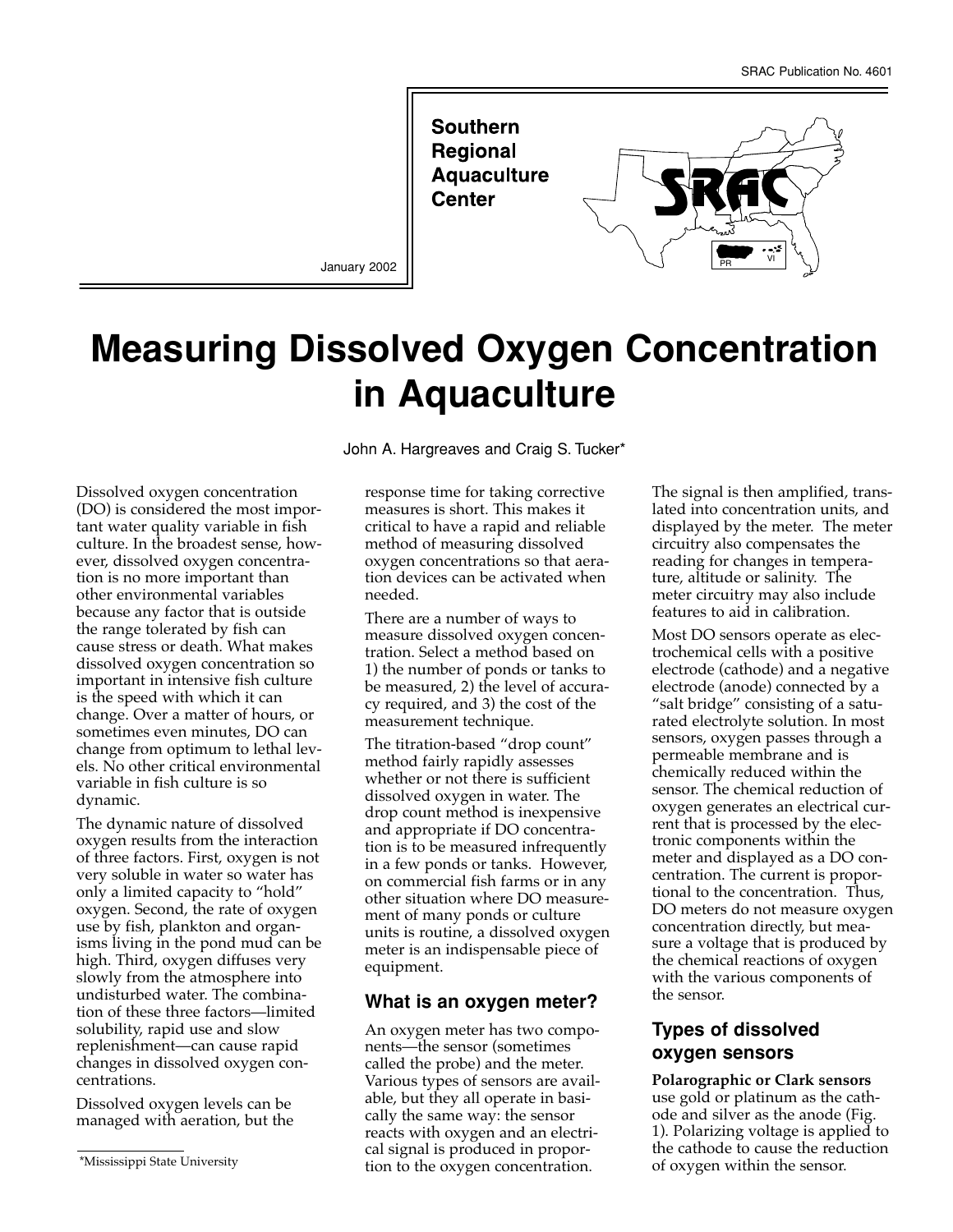Oxygen is consumed at the cathode according to the reaction:  $O_2$  +  $2H_2O + 4e^ \rightarrow$  40H<sup>-</sup>. In response to the production of hydroxyl ions (OH<sup>-</sup>) at the anode, and in order to preserve the charge balance of the electrolyte (saturated KCl) solution, chloride ions react with silver at the anode according to the reaction:  $Ag^0 + Cl \rightarrow AgCl$ . Therefore, the chloride ions in the electrolyte solution function as a "carrier" of the electric potential.

**Galvanic sensors** use silver or platinum as the cathode and lead, iron or zinc as the anode. Application of a polarizing voltage is not necessary because the reduction of oxygen in the presence of the sensor materials is spontaneous. Thus, a galvanic sensor is like a battery (fuel cell) that is fueled by oxygen. Galvanic sensors typically have faster response times than polarographic sensors and are more expensive.

**Fiber optic oxygen sensors** consist of an optical fiber with a sensor tip that contains a thin layer of oxygen-sensitive fluorescent dye dissolved in pure silicon. The optical fiber carries blue light from a lightemitting diode (LED) to the sensor. This stimulates the dye to emit fluorescent light that travels back up the optical fiber to a photodetector. Oxygen diffusing into the sensor tip binds to the fluorescent dye, which reduces ("quenches") the intensity of light emission. The extent of quenching is directly related to oxygen concentration. Fiber optic sensors are very sensitive at low DO concentrations. Fiber optic sensors are sensitive to ambient light, but this problem can be overcome by coating the sensor

tip with silicon. However, this silicon overcoat will reduce probe response time.

# **Which oxygen meter is best?**

Many different oxygen meters are commercially available (see list of manufacturers below), and each model has a unique combination of features that makes it more or less suitable for a particular application. The best meter for occasional use in an indoor setting, such as a hatchery, will be quite different from the one that is best for regular use under rough, outdoor conditions. The purchase decision is further complicated by the fact that good meter systems are expensive, primarily because precious metals are used in the construction of many sensors. Before buying a meter, consult with other fish farmers, Extension specialists, aquaculture supply companies, and meter manufacturers to identify the most suitable one.

Some of the desirable features of a dissolved oxygen meter suitable for making field measurements include:

- accuracy
- rapid response
- ease of calibration
- water resistance
- sturdy, rugged construction
- automatic temperature compensation
- manual salinity compensation
- manual barometric pressure compensation



Figure 1. A cross section of a typical polarographic dissolved oxygen sensor.

- measures from 0 to 200 percent saturation
- easily changed cable or probe

Other desirable features may include:

- at least a 25-foot cable
- a digital, liquid crystal display that can be read in bright sunlight or in total darkness
- an integral membrane cap assembly
- a built-in calibration chamber/storage sleeve
- storage of measured values in memory within the meter (datalogging)
- an RS-232 personal computer interface
- a "hold" or "auto-read" function indicating that a stable reading has been attained
- a battery charger

# **Operating an oxygen meter**

It is beyond the scope of this publication to provide detailed operational instructions for each of the many kinds of meters. Carefully read the instructions that come with the meter to understand how it works and how to use it properly. Remember, the number displayed by the meter is not necessarily accurate. The number on the display is correct only when the meter has been properly calibrated, the measurement is made correctly, and the sensor and meter have been properly maintained. One common step in the use of most meters is calibration, and some details of this process are presented in the next section.

# **Calibrating an oxygen meter**

Dissolved oxygen meters do not measure dissolved oxygen concentration directly, but measure an electrical current that is proportional to dissolved oxygen concentration. Therefore, the meter must be standardized to a reference condition that compares an electrical current to a known DO concentration. The most common reference condition is the oxygen concentration of air saturated with water vapor (100 percent humidity).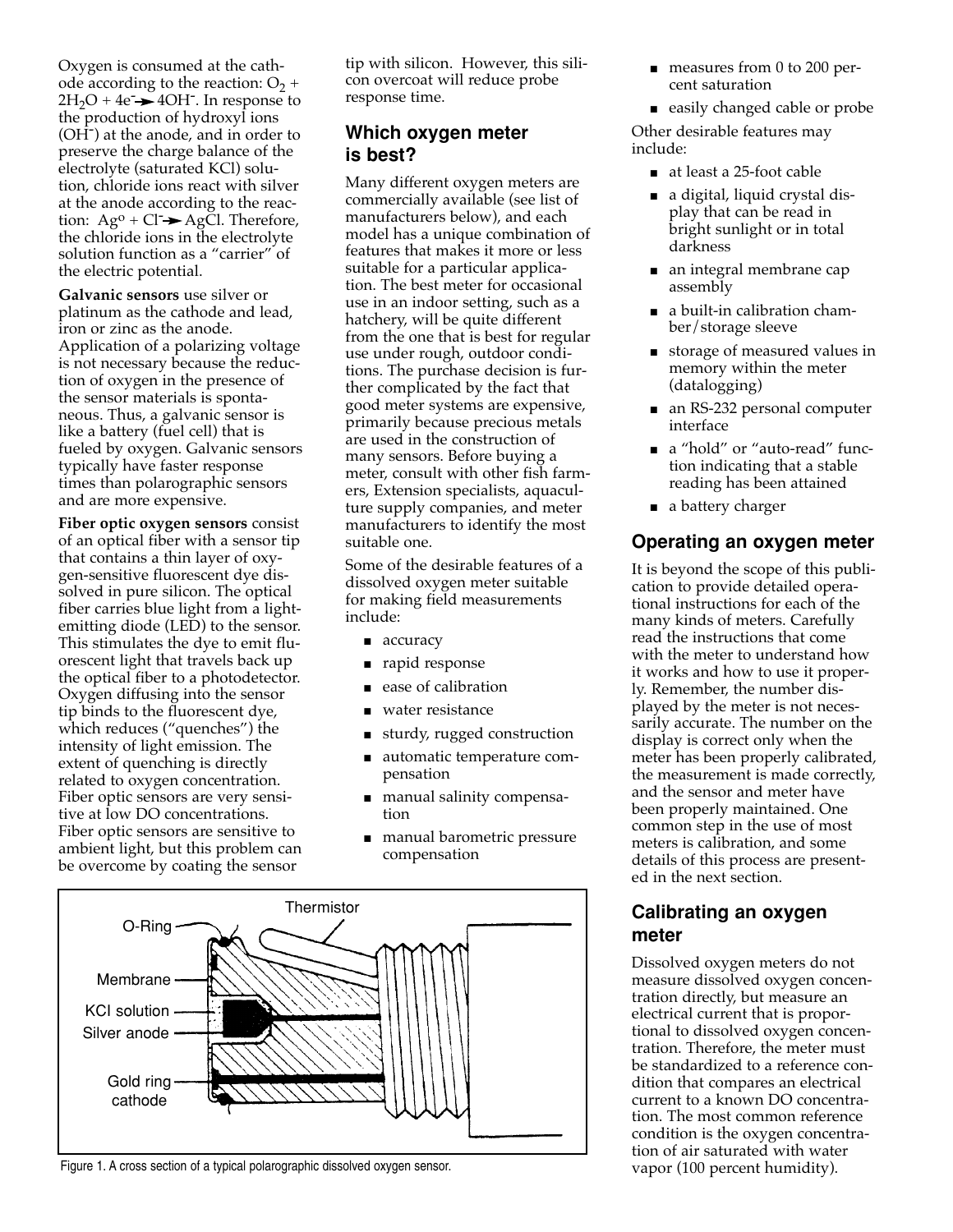There are several techniques for calibrating meters. Consult the operations manual for specific instructions. Moist air calibration is the simplest and most straightforward method. The following guidelines describe moist air calibration of dissolved oxygen meters with commonly used polarographic sensors. Dissolved oxygen meters should be calibrated before each use.

## **(1) Inspect the sensor for bubbles under the membrane, and tears or fouling of the membrane.**

Bubbles prevent proper meter calibration and cause readings to fluctuate erratically. Before placing the membrane on the sensor tip, lightly tap the probe body while holding the probe vertically upright to dislodge bubbles formed when filling the probe body with electrolyte solution. Replace the membrane if bubbles are present (Fig. 2). Wipe the membrane with a smooth cloth to remove water drops from the membrane surface.

## **(2) Place the sensor in a bottle with a moist sponge or paper towel in the bottom.**

Calibration must occur in an environment in which the surrounding air is saturated with water vapor. Otherwise, calibration will be inaccurate and DO measurements will be erroneous.

#### **(3) Turn the instrument on.**

If the instrument does not activate, check the condition of the batteries.

**(4) Zero the meter.**

Adjust the display to read zero.

## **(5) Polarize the sensor in the calibration mode of the meter.**

It takes about 15 minutes to completely consume the oxygen in the electrolyte solution behind the membrane and fully polarize a polarographic sensor. For the most accurate measurements, the sensor should be polarized and the meter calibrated at a temperature as close to the pond water temperature as possible. Adjust the displayed value of dissolved



Figure 2. Sequence for installing a membrane on a polarographic dissolved oxygen sensor.

- A Fill the sensor body with electrolyte solution.
- B Hold a membrane between the thumb of your left hand and the sensor body.
- C With your other hand, stretch the membrane up, over and down the other side of the sensor body.
- D Secure the membrane to the sensor body under your forefinger.
- E Roll the O-ring over the sensor tip; pull out any wrinkles that may occur; check for trapped bubbles.
- F Trim excess membrane from sensor tip.

(Figure courtesy of YSI Incorporated.)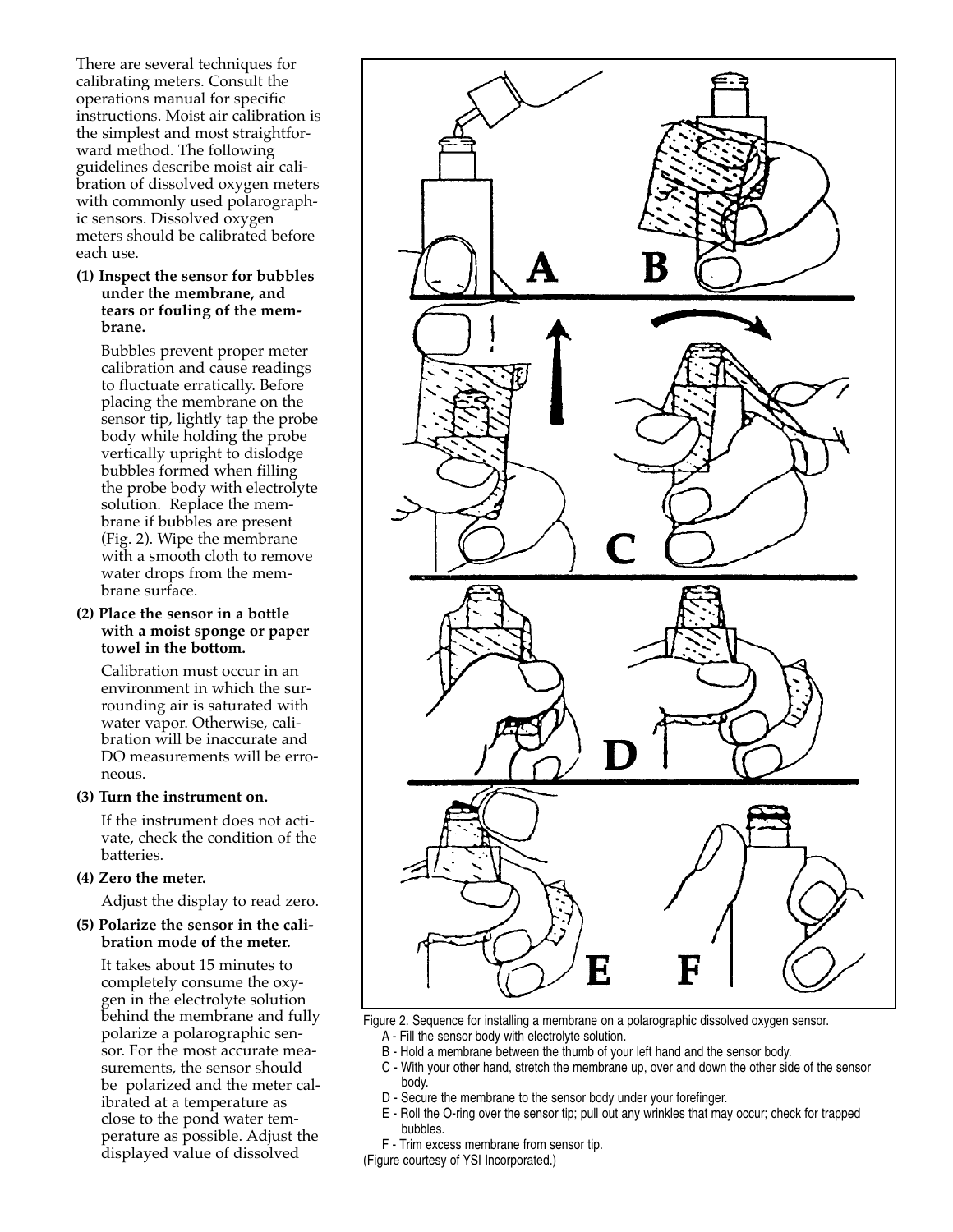oxygen to 100 percent saturation. If the displayed value slowly drifts lower, the sensor is not yet fully polarized.

Some DO meters must be calibrated based on the saturation concentration of dissolved oxygen (in mg/L). Determining the DO concentration at saturation requires measuring air temperature and salinity and knowing the local altitude. Some DO meters have tables on the back of the meter or in the manual that show the saturation concentrations of dissolved oxygen as a function of temperature and salinity.

**(6) Switch the mode of the meter from calibration to that used to read dissolved oxygen concentration.**

## **Making dissolved oxygen measurements**

The process of measuring dissolved oxygen concentration with an oxygen meter is simple, although it involves a bit more than simply putting the sensor in the water and reading a number on the display. Be sure to read the instructions for the meter carefully as the procedure can vary somewhat depending on the type of sensor being used.

Accurate measurement of DO concentration with polarographic sensors requires moving the sensor in the water. Oxygen is consumed across the membrane, so failure to move the sensor will create an oxygen-depleted microzone around the sensor tip and show a measurement that is too low. Move the sensor up and down or side to side about 1 foot per second to prevent this problem. The response of dissolved oxygen sensors is not instantaneous. Measured values will change rapidly at first and then begin to stabilize within 15 to 20 seconds, although it is rare that measured values in ponds will fully stabilize.

Dissolved oxygen measurements made near the pond bank are very different (usually lower) than those made in open areas of the pond because of the effects of sediment respiration and pond bank vegetation. Some fish farmers attach the

sensor cable to a pole, leaving about 1 to 2 feet of the cable and sensor to hang from one end of the pole, in order to measure farther from the bank (Fig. 3).

Other fish farmers tie the sensor to a small float (such as a seine float) so that the sensor dangles a foot or so beneath the float. The float and sensor are tossed from the pond bank out into the pond and then slowly retrieved while reading the meter. It is difficult to obtain an accurate measurement of DO concentration using this method because it is usually not possible to pull the rig through the water long enough for the displayed value to stabilize. Nonetheless, this approach is preferable to measurements made near the pond bank and millions of pounds of fish have been successfully raised using this technique. The success of this approach is not based on accuracy but on the fact that this



Figure 3. The cable connecting the dissolved oxygen meter to the probe can be attached to a pole to make measuring easier.

method always shows a DO concentration that is too low. By systematically erring on the low side, the pond can be aerated before dissolved oxygen concentration becomes critical.

Typically, the DO concentration of a number of ponds or tanks is measured during a brief time. The dissolved oxygen meter should not be turned off between measurements to avoid depolarizing the probe. If the meter is not going to be used for about 1 hour, turn off the meter to extend the life of the batteries and the sensor. Recalibrate the meter when it is used again. If a large meter adjustment is necessary during recalibration it may be an indication of problems with the membrane or sensor.

# **Dissolved oxygen sampling programs**

When an oxygen meter is maintained properly and used according to the manufacturer's instructions, extremely accurate measurements can be made. However, aquaculture systems are dynamic, and a single measurement of dissolved oxygen, no matter how accurate, may have no practical significance because it represents just one of many possible values that can vary over time and from place to place, even in well-mixed, continuously aerated systems such as tanks or raceways. For example, feeding activity increases oxygen uptake by fish, so concentrations of dissolved oxygen decrease shortly after fish are fed. Also, pronounced gradients of dissolved oxygen concentration often exist along raceways because fish use oxygen as the water passes through each raceway section.

Using an oxygen meter correctly is often the easy part of implementing a good dissolved oxygen monitoring program; the difficult part is determining when and how often to measure, where to measure, and how to interpret the measurement once it is made. Regrettably, there are no established rules for dissolved oxygen monitoring programs in aquaculture. The sampling protocol must be based on experience, the needs of the program, and good judgement.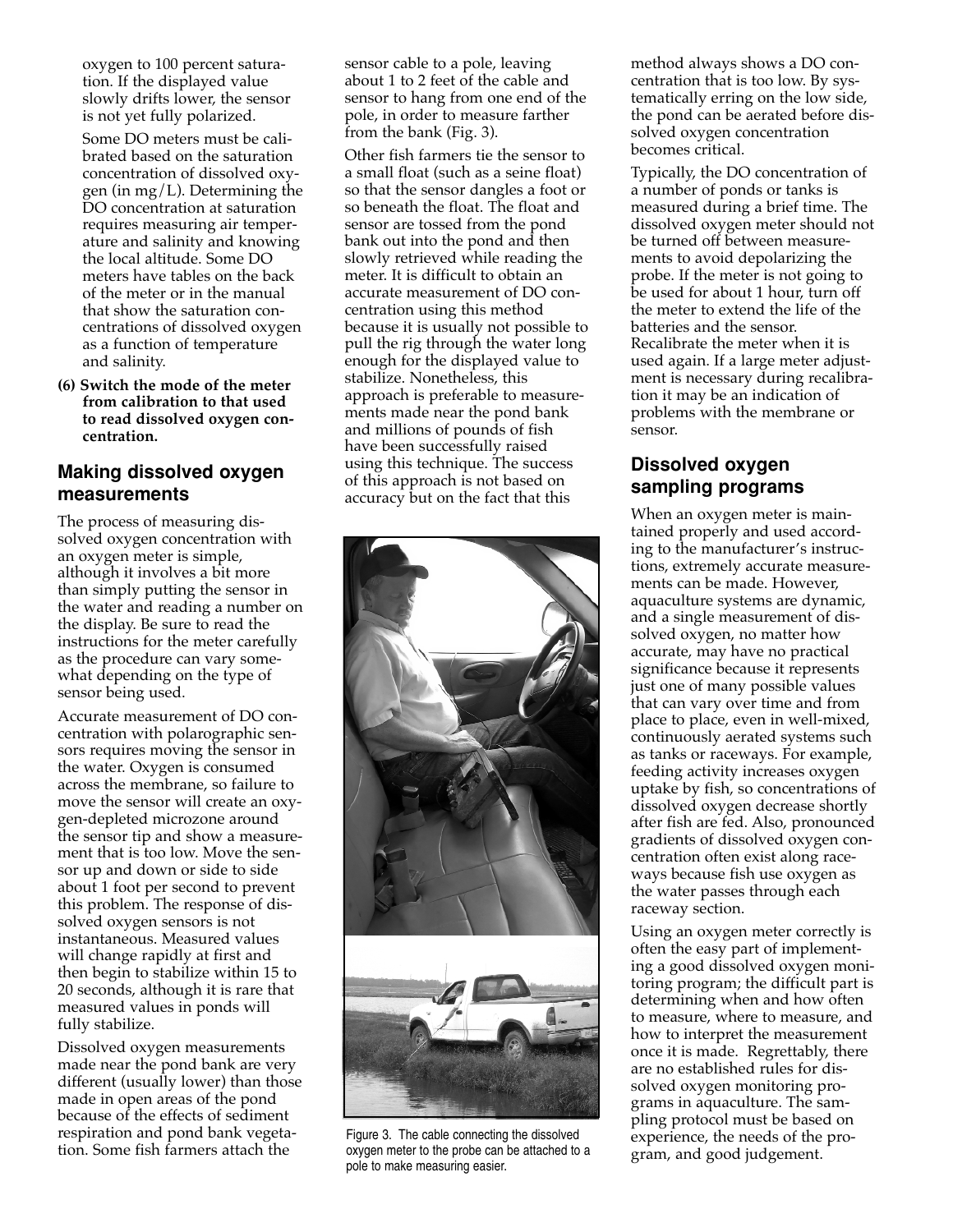Compromises must often be made between obtaining accurate measurements and the logistical constraints associated with sampling a large number of ponds in a timely manner. These compromises should be made with knowledge of the factors that affect DO concentrations and the ways these factors cause DO concentration to vary over time and from place to place.

Some of the factors to consider when monitoring DO concentrations in ponds (the most common use of oxygen meters in warmwater aquaculture) are discussed below.

## **Dissolved oxygen monitoring in ponds**

Dissolved oxygen concentrations in ponds vary with depth, from one side of a pond to the other, and particularly from one time of day to another. In general, dissolved oxygen concentrations are lowest at dawn and highest at dusk; lowest near the bottom and highest near the surface; and lowest near the upwind side and highest near the downwind side.

A dissolved oxygen measurement applies only to the conditions at the particular location of the measurement, and does not reflect surrounding conditions. A dissolved oxygen measurement also represents a snapshot in time and there-

fore provides no information about the rates of processes that supply oxygen to the pond (photosynthesis by plants, diffusion from the atmosphere) or the rates of processes that remove oxygen from the pond (respiration by fish, and organisms in the water and mud). The relative rates of these supply and removal processes vary with time and location in ponds and are responsible for the observed variation in dissolved oxygen concentrations. These phenomena and the way they affect the distribution of dissolved oxygen are discussed in any good publication on water quality in aquaculture ponds.

The more intensive the culture system the greater the need for routine water quality monitoring. In ponds with few fish or crustaceans and low inputs of fertilizer or feed, biological activity is slow, even in summer, and phytoplankton blooms are light. Dissolved oxygen concentrations seldom, if ever, reach critically low levels and are relatively consistent with time and location in the pond. As the intensity of culture increases, biological activity increases and phytoplankton become more abundant.

During the summer months, DO concentrations may vary greatly from dawn to dusk, and concentrations may change very quickly. On calm, sunny days, there may be substantial differences in dis-



Figure 4. The trend in the dissolved oxygen concentration in a fish pond over several days can help to predict the need for emergency aeration.

solved oxygen concentrations from the surface of the pond to the bottom, even in relatively shallow ponds. Measuring a dissolved oxygen profile from the pond surface to the bottom will indicate the potential risk associated with the mixing, or turnover, of low-oxygen bottom water with high-oxygen surface water.

In high-density commercial ponds, at least two measurements should be made each day during the growing season. Normal daily extremes can be determined by measuring at dawn and at dusk. During the warm months, critically low dissolved oxygen concentrations usually occur at night, and it may be necessary to sample every hour or two to prevent problems.

On large commercial farms it is often impractical to sample from more than one location in each pond, so management decisions often must be made on the basis of a single sample. This is difficult because it is not possible to select a single point in the pond that represents the average condition, or even the worst-case or best-case condition. Therefore, it is important to always sample each pond at the same location and at the same time of day to minimize variations. If the sampling program is consistent, the behavior of the fish can be correlated to dissolved oxygen concentration, even if the actual concentration where DO is measured has little to do with fish behavior in the pond.

Some consistency can be achieved by sampling every time from the same location in an individual pond and by sampling from the same relative position in all ponds. For example, one might sample from the south side of each pond just for consistency, or from the windward side of each pond to minimize differences caused by changes in wind direction. Pond surface DO concentrations do not reflect "average" or "worst-case" conditions. Therefore, measurements should be made at least 2 feet from the pond bank and 12 to 18 inches beneath the surface. The probe cable can be attached to a pole mounted on a vehicle. Of course, measurements should not be made near aeration devices.